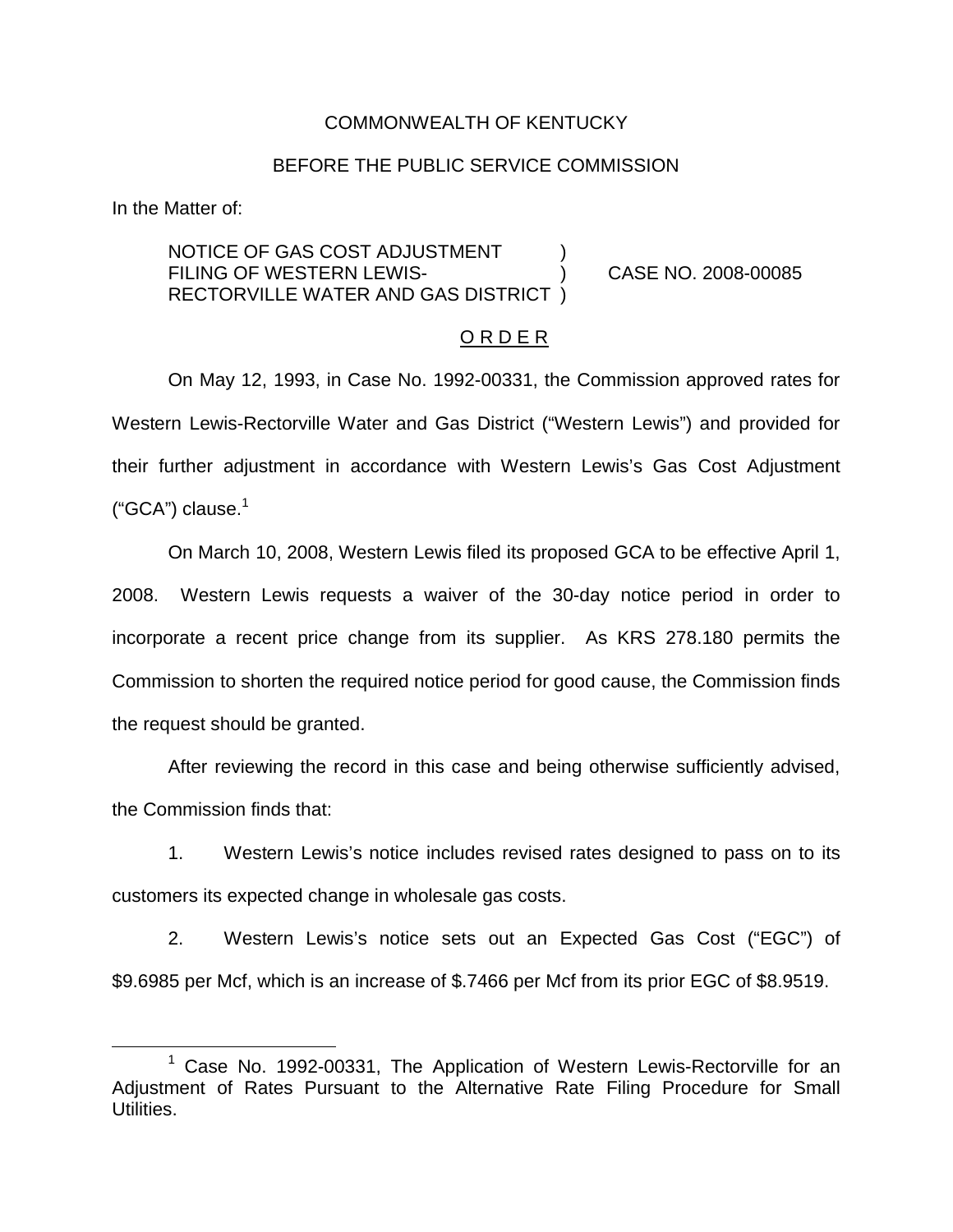3. Western Lewis's notice sets out no refund adjustment.

4. Western Lewis's notice sets out a current quarter Actual Adjustment ("AA") of \$.0427 per Mcf. Western Lewis's total AA is (\$1.9701) per Mcf, which is an increase of \$.2164 per Mcf from its previous total AA.

5. Western Lewis's notice sets out a current quarter Balance Adjustment ("BA") of \$0 per Mcf. Western Lewis's total BA is (\$.1214) per Mcf, which is a decrease of \$.0191 per Mcf from its previous total BA.

6. Western Lewis's Gas Cost Recovery Rate ("GCR") is \$7.6070 per Mcf, which is an increase of \$.9439 per Mcf from its previous rate of \$6.6631.

7. The rates in the Appendix to this Order are fair, just, and reasonable, and should be approved for billing for service rendered by Western Lewis on and after April 1, 2008.

IT IS THEREFORE ORDERED that:

1. Western Lewis's request to shorten the period in which it must provide notice of the proposed adjustment from 30 days to 20 days is granted.

2. The rates in the Appendix to this Order are approved for billing for service rendered on and after April 1, 2008.

3. Within 20 days of the date of this Order, Western Lewis shall file with this Commission its revised tariffs setting out the rates authorized herein.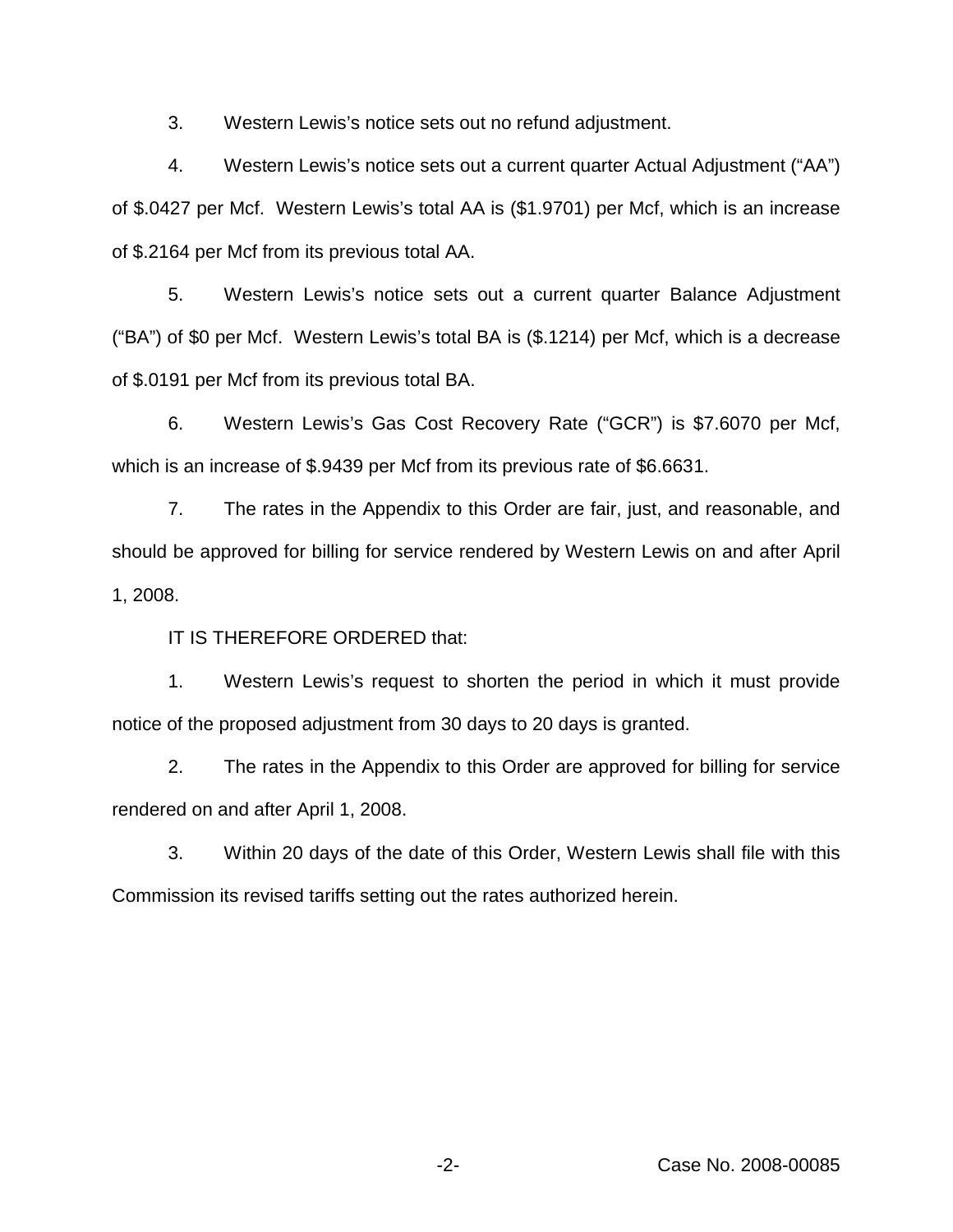Done at Frankfort, Kentucky, this 20<sup>th</sup> day of March, 2008.

By the Commission

ATTE Junto Executive Director